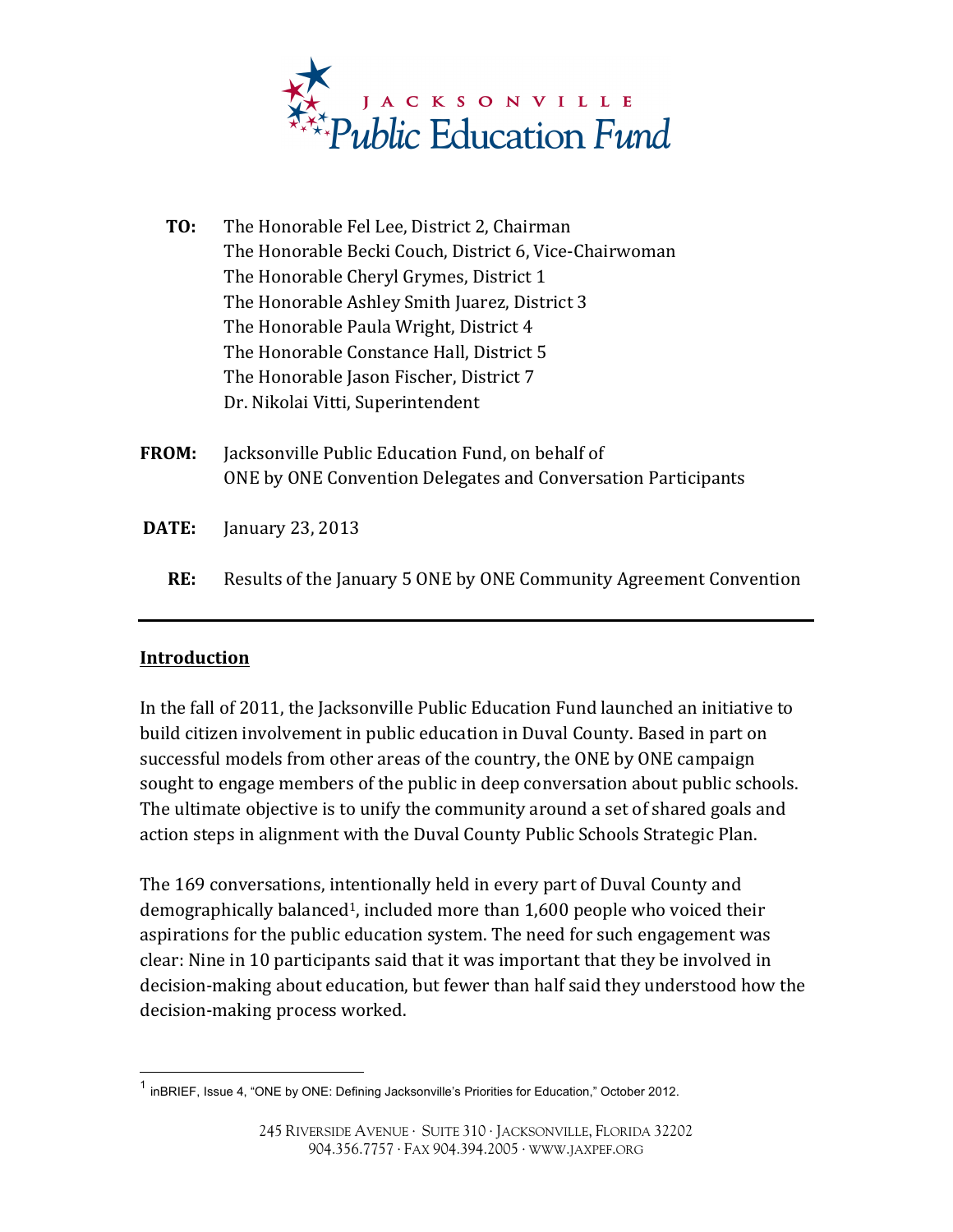What we found is that despite Jacksonville's diversity, our community is clearly unified around shared priorities. At the conclusion of the conversations, delegates from all over the county were either nominated or applied to represent their communities at the ONE by ONE Community Agreement Convention on January 5, 2013. 

From the 15 distinct themes that emerged from the conversations, delegates voted on the four top ideas held in common by most participants. It is important to note that the 172 delegates were composed not only of traditional community leaders, but also emerging grassroots leaders and students who are committed to moving our public schools from good to great on a neighborhood and school level. Ninety percent of the delegates said in a post-convention survey that they felt more encouraged about the district's commitment to working with the community.

The delegates and our organization are grateful to the several current and former Duval County School Board members who were able to attend the convention and participate in the rich discussion of priorities and ideas for community involvement.

The goals of this memo are to:

- Provide information to Duval County School Board members and district leadership about the top priorities of the community that emerged from this process;
- Request, on behalf of the thousands of citizens who have participated in ONE by ONE, the incorporation of the community's priorities in the district's Strategic Plan; and
- Offer some initial ideas and support for bringing about community-based action on these priorities in alignment with the Strategic Plan.

# **The Priorities**

During the convention, the delegates gathered in groups to talk about each theme in detail, having reviewed in advance the full results of the 169 community conversations. After discussion, the delegates voted on four top priorities, including the most important issues to be addressed within each priority. They are:

## **Educate the Whole Child.**

- Individualize instruction to meet the unique needs of each child.
- Ensure art/music/counseling/vocational education opportunities.
- Prepare students for a global world as a moral obligation.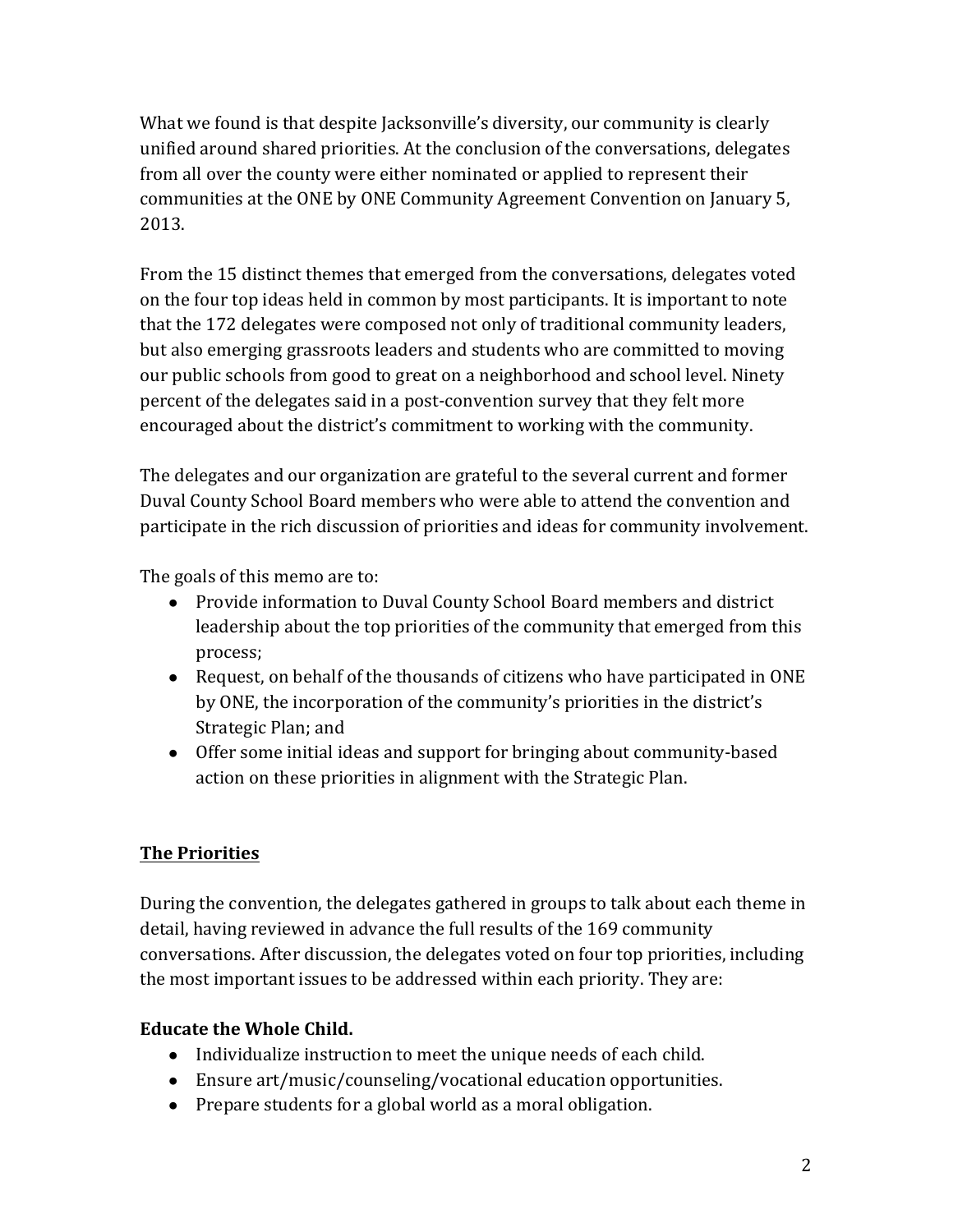#### **Great Teachers and Leaders.**

- Provide purposeful, focused and ongoing professional development of new and existing teachers and leaders.
- Teachers and leaders need time to teach and train, without being taken away from their classes.
- Recognize, respect and pay teachers as professionals.

## **Policy and Political Reform.**

- Autonomy, flexibility and local control is needed.
- Ensure transparency.
- Use research and evidence-based practices.
- $\bullet$  Elect highly qualified, responsive and informed public officials.

## Family and Caregiver Involvement.

- Increase two-way communication.
- $\bullet$  Ensure that schools are physically and emotionally accessible and welcoming.
- Educate and empower families and caregivers.

These priorities have been published into a document called the ONE by ONE Community Agreement. The Jacksonville Public Education Fund, in an effort to build more awareness and support among citizens citywide, has been asking members of the public to ratify the agreement and pledge their support to make these priorities a reality. As of January 23, more than 1,200 people have ratified the agreement, and the signatures continue to flow in, on track to surpass the goal of 2,000 by March 1.

It is our hope that the district and board should see the ratifiers, delegates and conversation participants as a citizen army that stands ready to support the schools in a variety of different ways.

It was exciting to hear Dr. Vitti pledge to the delegates that the input generated through the conversations and the convention would be funneled and incorporated into the Strategic Plan. It is clear that the goals of the community and the emerging priorities of the district have never been more closely aligned.

Based on the comments made by delegates at the convention, there is a lot of positive feedback in the community about Dr. Vitti and his vision for the district. They are very excited about his leadership style and the fact that the types of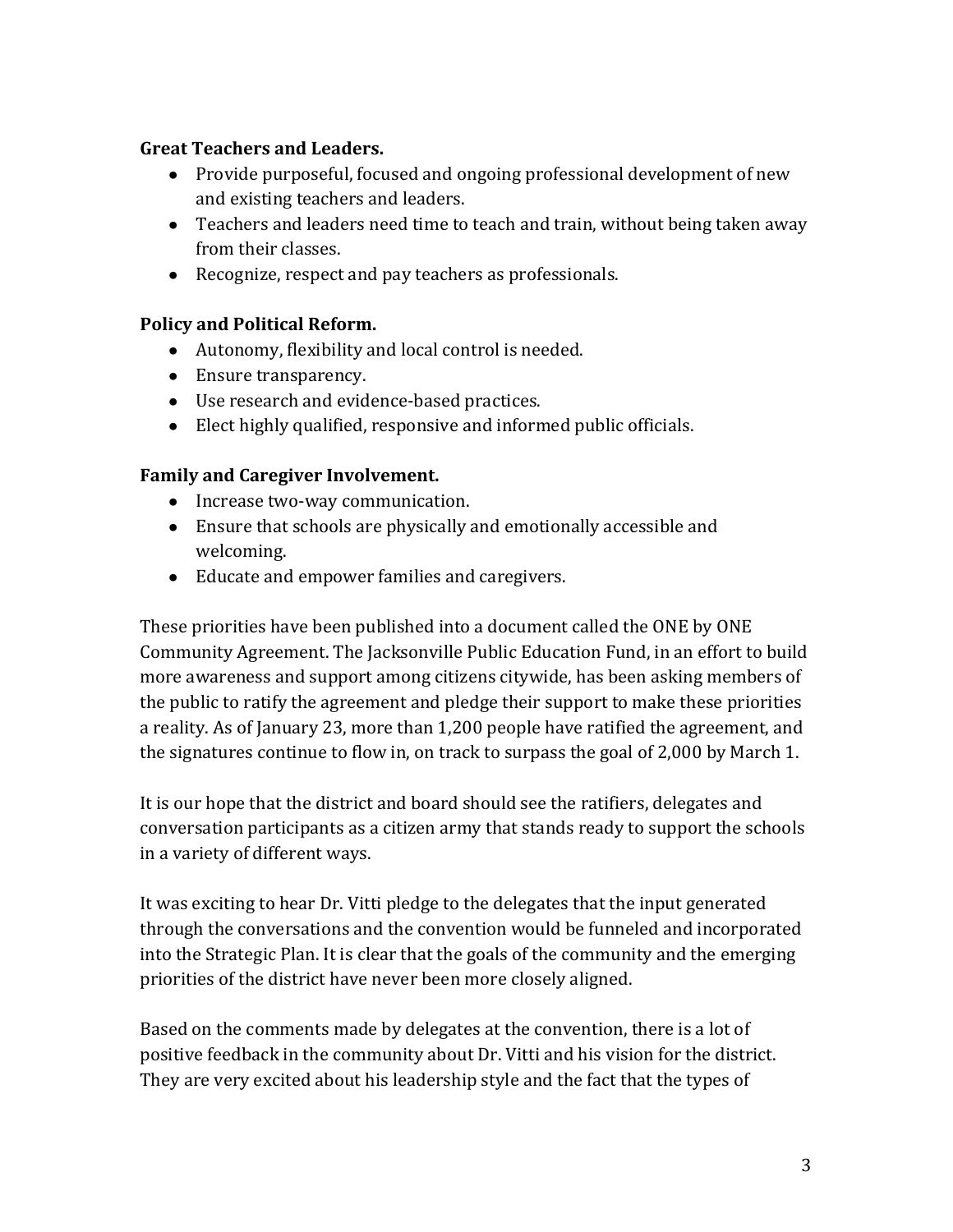strategies that he has begun to identify are mirrored closely by their priorities and ideas for helping public schools.

## **Moving from Conversation to Action**

In addition to solidifying the community's top priorities, the delegates also spent time identifying how the community could partner with the schools to take action on each priority.

We wanted to ensure that you had some of the early ideas and commitments around the proposals put forward by the delegates around each of the priority areas. A sampling of these initial ideas includes:

## **Educate the Whole Child.**

- Cultural organizations or local colleges of art provide space for student exhibits or experiences with arts and culture; or hold workshops for teachers on ways to integrate arts and culture into classroom activities.
- Businesses and other donors provide funding for cultural and extracurricular courses and materials (such as arts, language, music, physical education).
- Medical/health community provides additional screening, support and resources for student physical and emotional health needs (such as dental services, mental health screenings, workshops for teachers and staff on identifying physical/mental health issues in students).

## **Great Teachers and Leaders.**

- The community can work to elevate the desirability of teaching as a profession and retain great teachers in Jacksonville through incentives and recognition.
	- $\circ$  Recognize the value of teachers' work through incentives such as better rates on student loans, housing incentives to come to Jacksonville and through highlighting great teachers in the media.
	- $\circ$  Reward high-performing teachers.
	- $\circ$  Have university students in education mentor high school students with interest in becoming teachers.
- $\bullet$  The community is willing to step up and help increase professional development and mentoring opportunities.
	- $\circ$  Hold health-related workshops at local nonprofits or hospitals.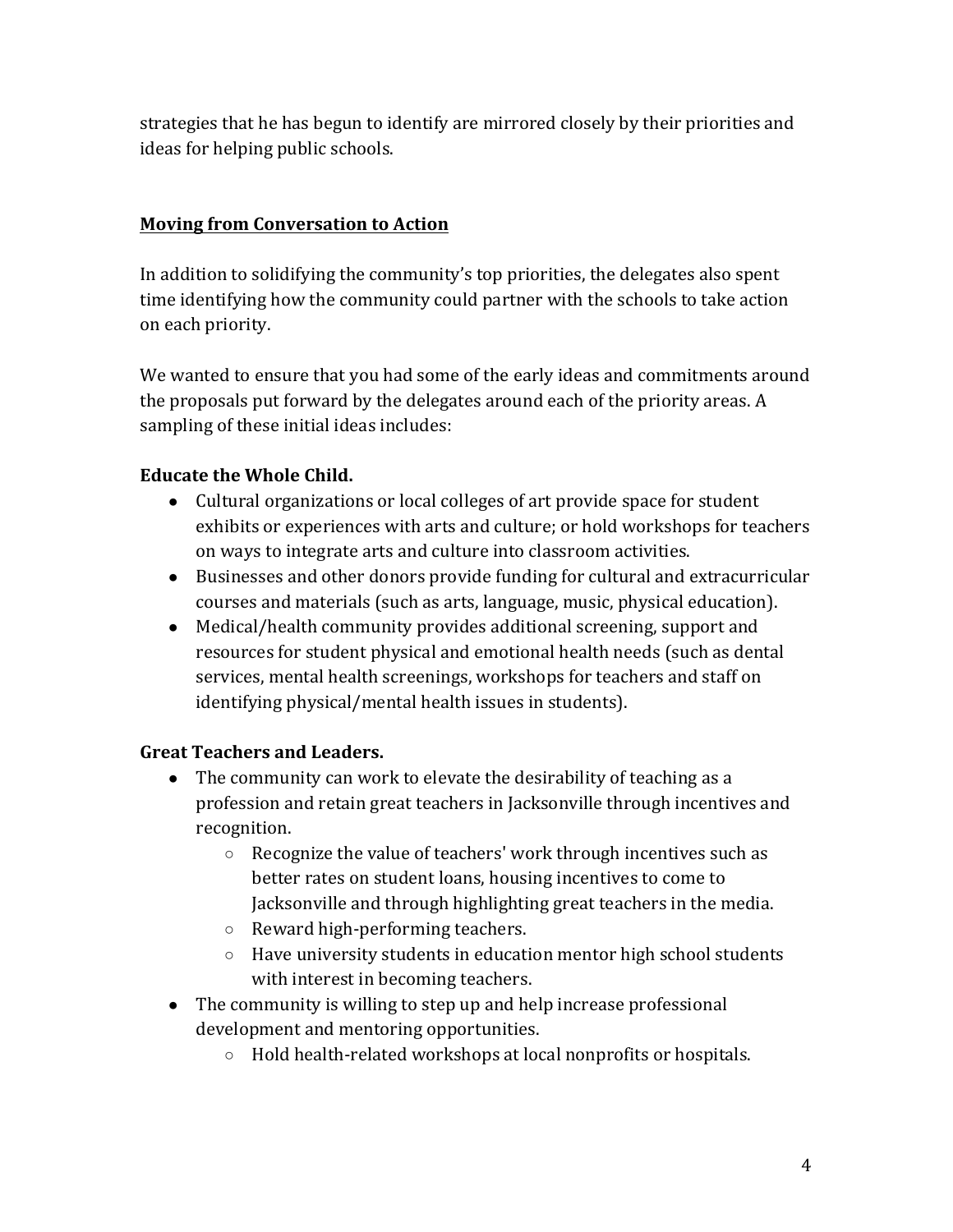$\circ$  Encourage companies to open their professional development opportunities to teachers, or provide executive coaching for principals.

# **Policy and Political Reform.**

- The community wants to create a stronger infrastructure for at the neighborhood level for citizens to learn about and advocate for education issues on a county, state, and national level.
	- $\circ$  Create a system of neighborhood caucuses based on ZIP code.
	- $\circ$  Organize an advocacy council to make voices heard in front of the City Council and School Board.
	- $\circ$  Advocacy training for parents and neighborhood leaders.
- The community wants to continue its participation and would like to see the current levels of transparency and outreach continue. The community would like to see town hall meetings (similar to the ones that Dr. Vitti has been holding) at the school level to discuss climate and other issues.
- $\bullet$  Educate the public on the funding formula for public education. The delegates believe the community is willing to pay for better education.
- Need a strong media/public relations push to improve perceptions of public schools and highlight successes in Duval County Public Schools.

## **Family and Caregiver Involvement.**

- Create a task force of school district, community professionals and parents with expertise in parenting to combine resources to create a coordinated system of high quality parenting programs that empowers parents to become effective advocates for their children's achievement in school and includes metrics to measure parent involvement.
- Employers elevate the importance of parent involvement by giving time off for parent/caregiver training and school meetings, for employees to mentor parents; provide incentives for parents.
- Businesses should lead an initiative to support their employees volunteering in the schools (or take time to attend school-related functions for their children) through paid time off, flexible scheduling, etc.

## **Related to all Four Priorities:**

• Create a user-friendly, centralized hub for direct community involvement with the schools, such as a website that would make it easy for community members, organizations and businesses to find out about specific needs (such as financial and volunteers) at schools and provide information on how those needs can be met.